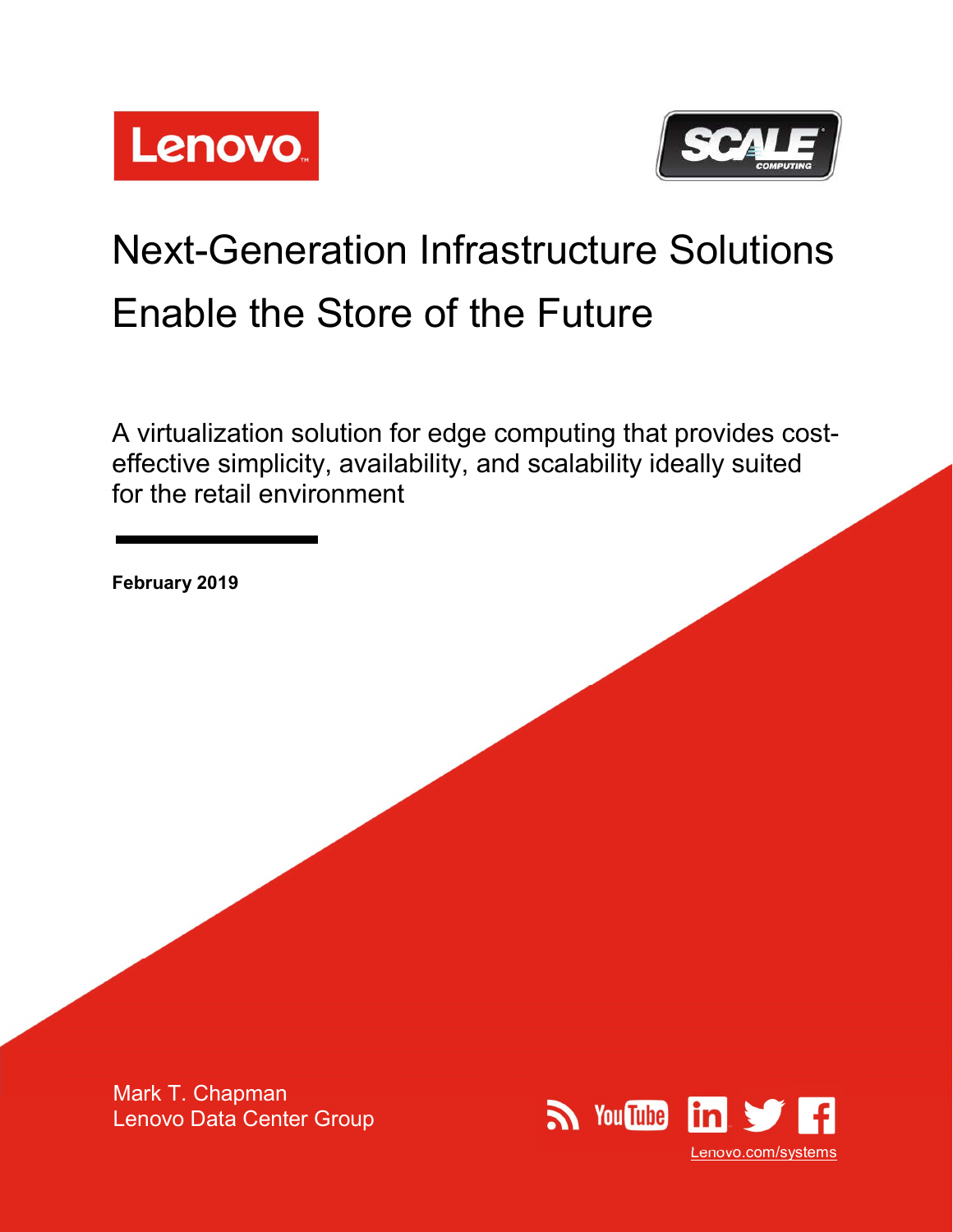Lenovo White Papers Next-Generation Infrastructure Solutions Enable the "Store of the Future"

# **Overview**

In 1998, Amazon opened its virtual doors to eCommerce for the first time. That move changed the world. Today, it would be difficult to find a retailer or wholesaler larger than a mom-and-pop store that *does not* have an online sales presence. However, sellers are not the only ones whose sales experience has evolved over the years.

Consumers, who once had no choice but to buy from physical stores, learned to appreciate the advantages of ordering online (no need to drive to a store, gifts shipped directly to the recipient, easy price and feature comparisons, and so on). Now, however, consumers expect more. As major retailers (such as The Home Depot, Walmart, and others) have shown, many consumers want the ability to order online and then pick up the items at a nearby store. This combines the advantages of online purchasing with those of physical stores.

For example, buyers look for items online. If they find something that interests them, they can visit a store during a lunch break to see and touch the items in person. They can try on clothing to see how it fits, or pick up a chainsaw to feel how heavy it is. If they do not have time to wait in line to purchase it, they can order online later for store pick-up the next day on the way home from work. This approach provides a better overall user experience while saving them the cost and time delay of having the goods shipped from warehouse to home.

However, despite the advances in customer experience over the past two decades, little has changed within the typical seller's infrastructure.

# Necessity is the Mother of Innovation

Retailers who continue to do things as they did a decade ago are being surpassed by those that take advantage of the latest innovations to do things they were unable to do before. In today's globally interconnected world of eCommerce, it is no longer a matter of competing against the retailer down the street. Businesses large and small must compete against retail giants and mom-and-pop stores that can be located anywhere in the world.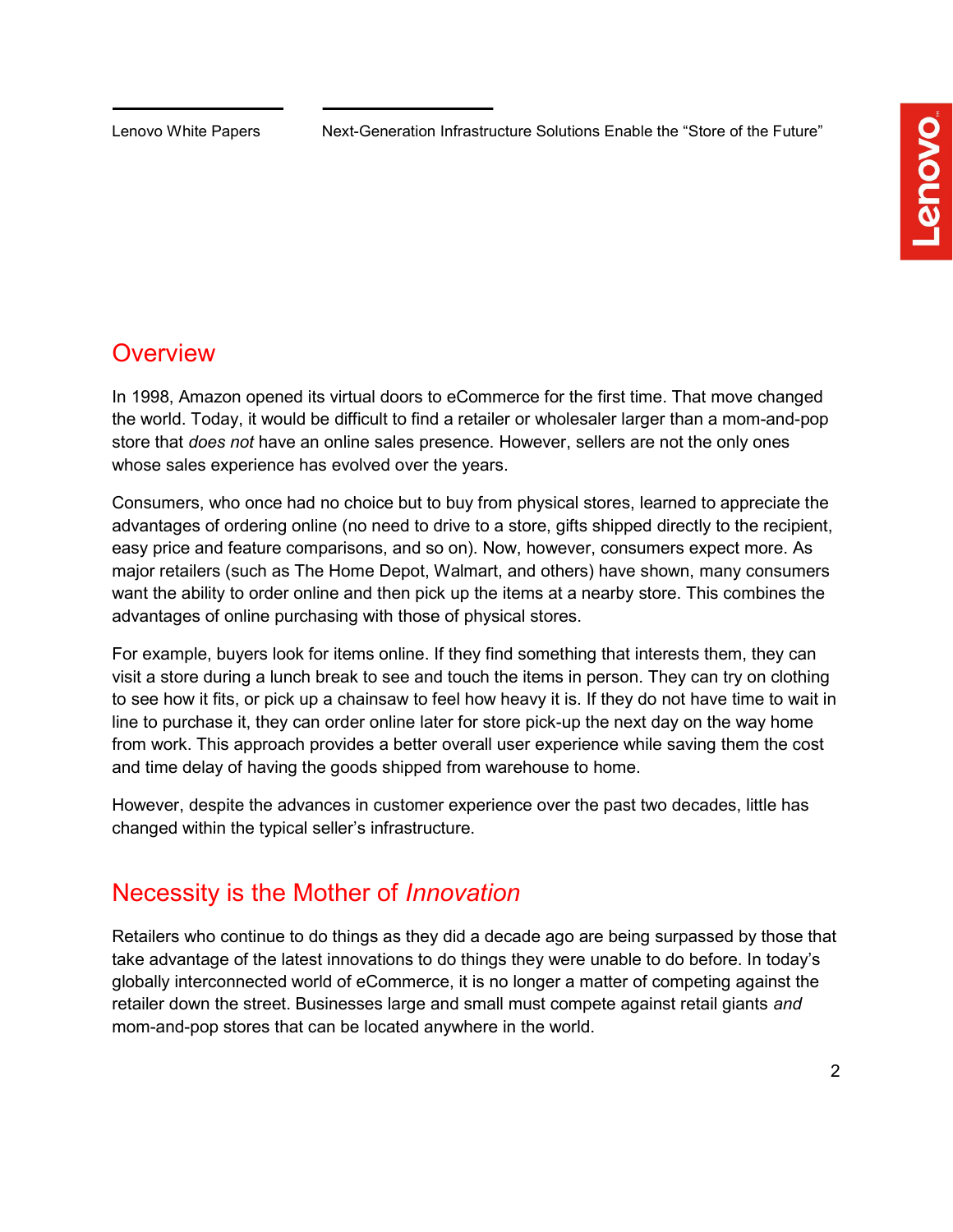To thrive in this environment, businesses must evolve to offer an enhanced user experience that was impossible earlier, to conduct business more efficiently than ever, to appeal to a wider audience, and to do things faster and better than the competition. Moreover, they have to do it cost-effectively in this age of static or shrinking IT budgets.

Innovations such as instant in-store promotions downloaded to the consumer's phone, in-store Wi-Fi, and self-checkout are a good start. However, if layered on top of the store's old IT infrastructure, the constraints of that infrastructure limit the benefits to both the consumer and the retailer. Infrastructure, too, must evolve with the times.

It needs to be flexible, scalable, and secure, yet easy to use. Only then will it be ready to support in-store innovations and the new applications that will create tomorrow's customer experience. New technologies—such as edge computing and the use of IoT devices—are required to meet the needs of today's consumer.

Retailers have gotten more options over the past few years to help them modernize their data centers, ranging from virtualized hardware and software "as a service"; to public, private, and hybrid clouds; and others. Edge computing can streamline retail operations even more, as well as enhancing the customer experience.

### Edge Computing

So what is edge computing, and why is it important to retail? Edge computing is the use of IT resources outside of a data center, such as in a remote office, branch office or retail store. It may consist of as little as one IoT device or it could be more like a "micro data center", with several computing devices linked together. Edge computing can be used in conjunction with building management, video surveillance systems, point-of-sale (POS) terminals, and various other IoT devices.

Why not simply use a cloud? Clouds offer tremendous scalability and elasticity and are appropriate in many environments—but not all. In some cases, internet connectivity issues and long latencies are serious problems. In addition, many businesses have concerns about security, privacy, and data protection when using the public cloud, and ongoing costs can be higher than for on-premises solutions.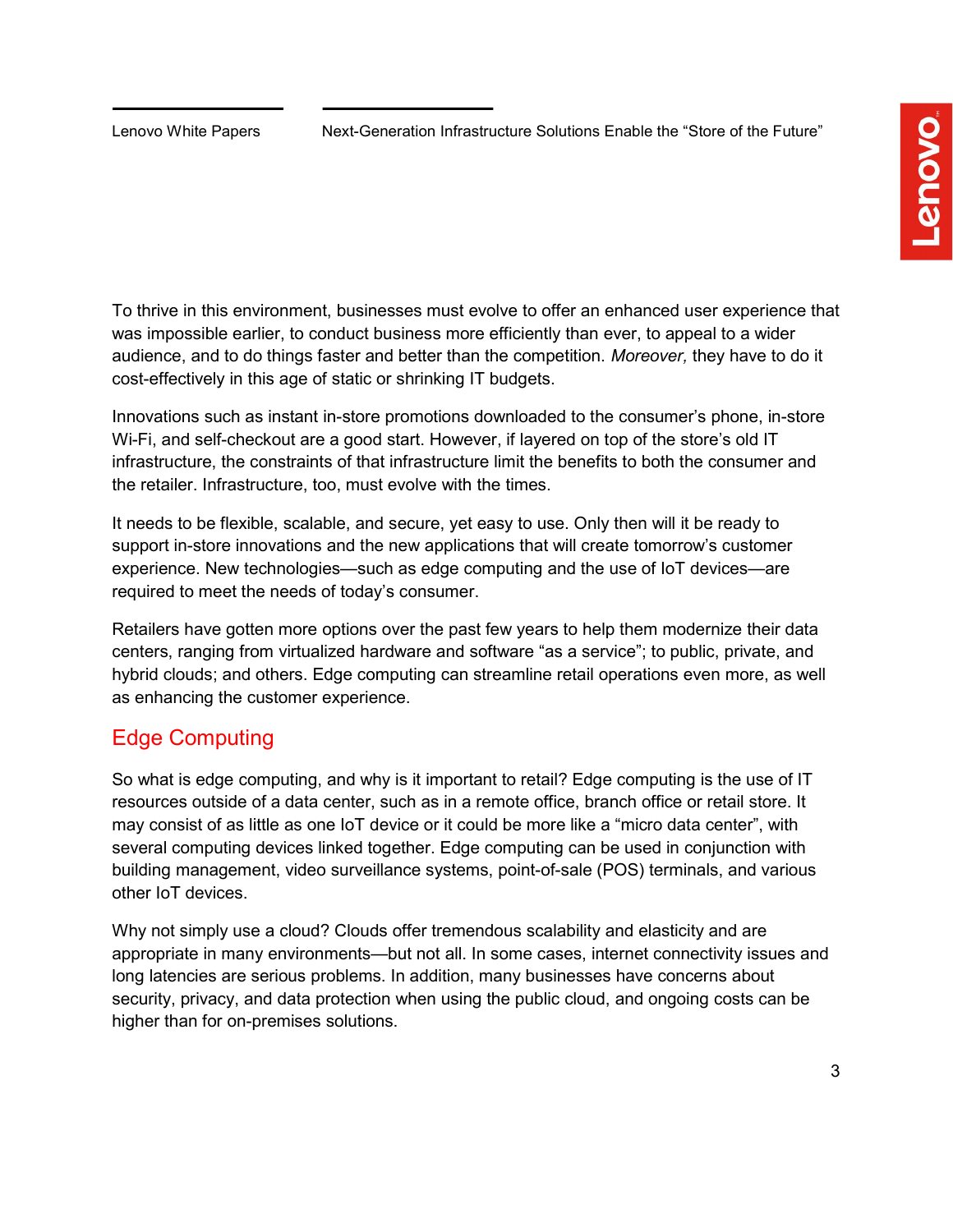Keeping the data within the store walls minimizes these concerns. Performance is more consistent and generally faster as well. If you are accessing your data in the public cloud, and your Internet connection is severed due to external events, then what? You cannot afford to have your business suddenly stop due to a lack of data access, and you certainly don't want to risk losing online consumers because of latency issues.

On the other hand, when you store the data in-house, it is up to you to keep everything running, Also, what if the location is too small—whether physically or economically—to justify even one on-site IT person? What can you do? The answer is to implement a virtualized infrastructure that is easy to set up and maintain without IT staff, using a cloud for backup, just in case. Virtualization streamlines operations via automated tasks, high availability, and simplified scalability.

To be cost-effective, edge computing—especially in a retail environment—requires costeffective hardware, ease of use, and low operational expenses. Using a lightweight, nimble, and purpose-built edge computing solution enables data analysis locally, without the expense and latency of continually retrieving data from the data center. IoT-driven backroom technologies (such as RFID chips and smart shelving systems) improve the accuracy of inventory tracking throughout the supply chain, and they do so efficiently and inexpensively. Edge computing can even help you reduce or prevent shortages of popular items during holidays and other peak times. By setting thresholds in inventory management, items can be reordered automatically when supplies drop below those quantities, without having to wait for a manual inventory check.

Unfortunately, many existing virtualized solutions are designed for full data centers with IT staffs and big budgets. These solutions are not appropriate for edge computing, because they require too many computing resources, too much floor space, and too much hands-on time. Moreover, because they were designed for heavy-duty data center use, they cannot be scaled down enough to be competitive in an edge environment.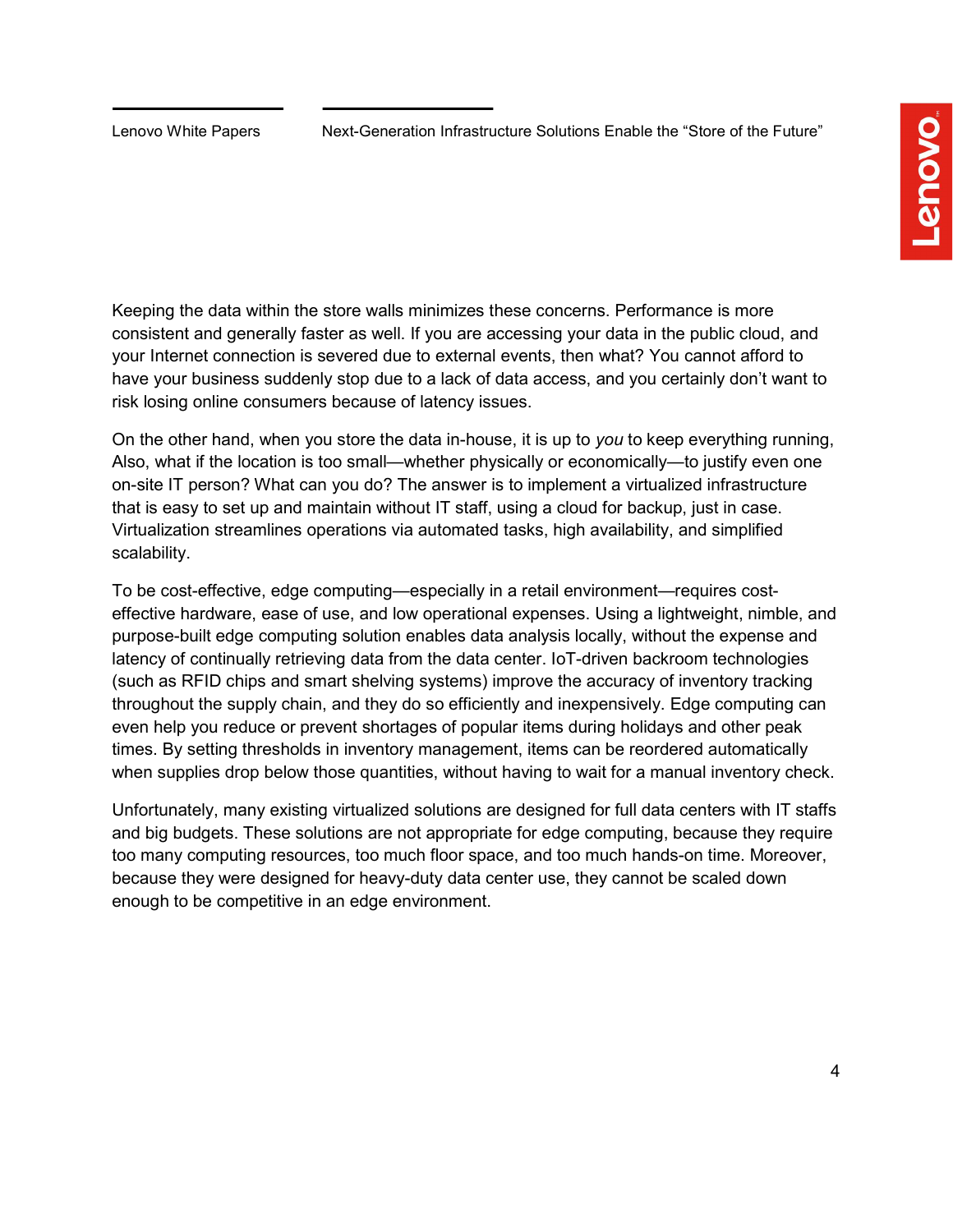# The Future of Retail is Interconnected

To keep up with the competition, or better yet race ahead of them, retailers need to find newer, better ways to increase efficiencies while also enhancing the customer experience. After all, a happy customer is a returning customer.

The typical monolithic legacy retail app that has been upgraded, modified, and patched many times over the years is a huge inhibitor to innovation. It can do only one thing: warehouse management, for example, or scanning and pricing. These apps typically do not work together with newer ones as efficiently as they should, and a complex network of point-to-point interfaces interconnects the systems often. This sort of infrastructure makes it nearly impossible for a retailer to respond rapidly to changing business and consumer needs.

### Application Innovation

Edge-designed apps, combined with IoT hardware, can accomplish much more than traditional ongoing legacy apps ever could. For example, many retailers are using innovative solutions to reduce heating and air conditioning costs. The downside is that these solutions typically require specialized onsite hardware that adds to the cost of the solution and introduces more hardware to maintain, along with more complexity. Instead, the right virtualized solution can reduce costs and complexity.

Data protection is another area where software innovation is crucial. A cyber-attack resulting in a security breach can have wide-ranging implications. Not only can hackers steal sensitive company, employee, and consumer data, but the damage to a retailer's reputation can result in lost sales for years to come. The use of IoT devices offers tremendous opportunities for retailers, but it also creates additional opportunities for hackers to slip past firewalls and other security measures. Real-life examples of hacked IoT devices that have enabled, or could enable, data center intrusions include a casino's fish tank thermometer, smart sockets, internal security cameras, and other non-IT devices.

Likewise, instead of worrying that consumers who check out competitor pricing online while in a retailer's store will end up purchasing elsewhere, retailers should be innovating to enhance a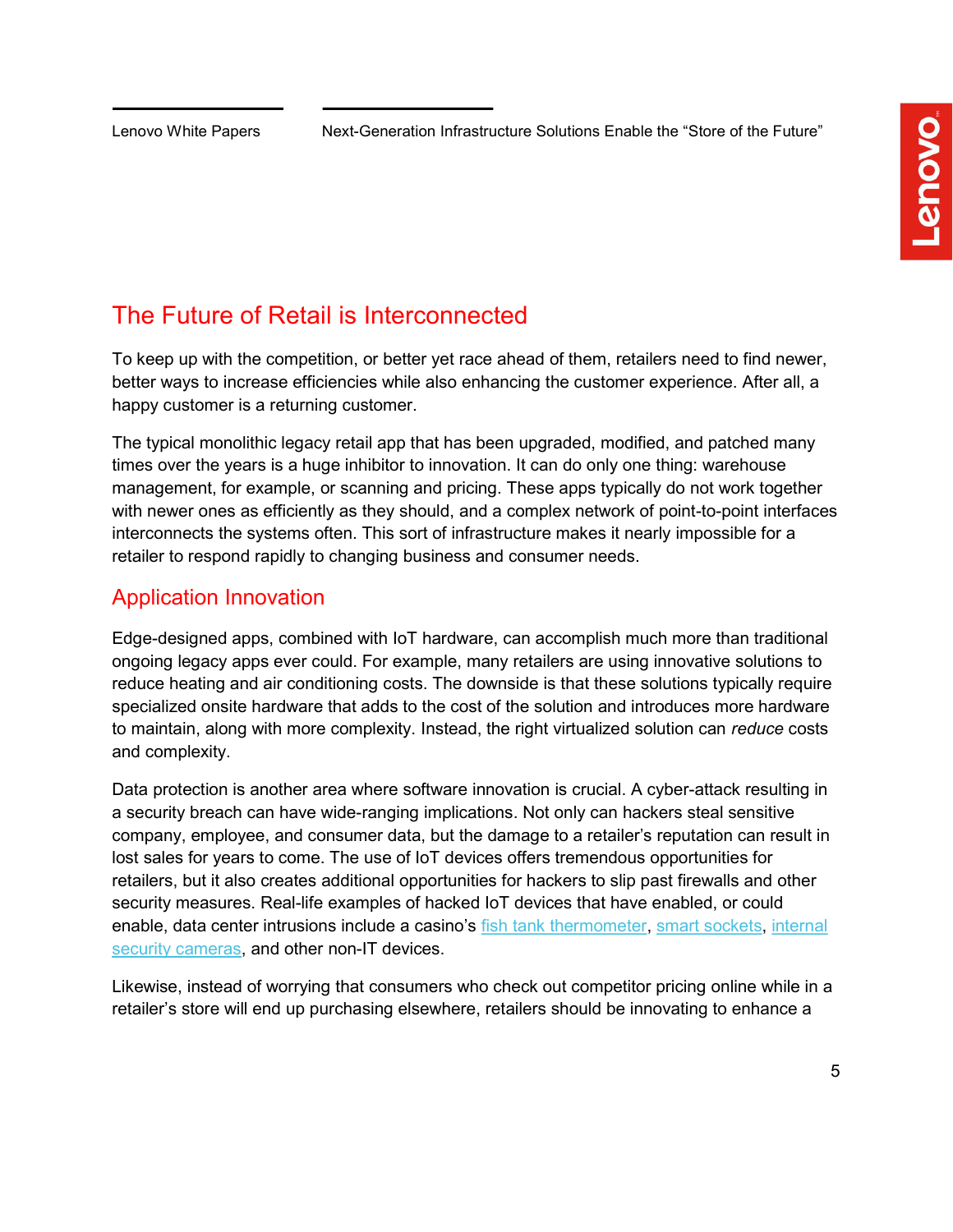customer's experience while they are physically in the store. An enhanced experience can easily offset slightly lower prices elsewhere and cement buyer loyalty.

For example, location-based beacon technology uses IoT sensors that enable retailers to track consumer traffic patterns within the store. This provides information that the retailers can use to redesign the store for more effective traffic flow. If there is a strong tendency for consumers to go directly from produce to meats, or music to game consoles, moving those sections closer together would benefit consumers (and thereby the retailer) by reducing shopping times and increasing convenience. Alternatively, the retailer could put another section containing highprofit or deeply discounted items between the two, increasing the visibility of those items.

Another example is intelligent electronic labels placed on a shelf or product. They allow a retailer to track when a consumer picks up a toaster or takes a suit off a rack for a closer look. As soon as the consumer replaces the product they were looking at, the label would coordinate with intelligent micro digital signage (MDS) devices on the shelf or rack to offer that consumer a customized one-time special offer for that very item.

Shopping list apps enable consumers to create a list before heading to the store. Today, they are mostly static files that simply reside on the user's mobile device. However, there is the potential for them to do much more. For example, once the consumer arrives, the app could automatically connect to the store's consumer interface to find the most efficient route to all of the products on the shopping list and display a store map showing the location of the item.

Then, daily or weekly, the retailer could anonymously aggregate the information collected about which purchases were and were not on the consumers' respective shopping lists. The retailer could also learn which items were planned purchases and which were impulse buys. This information would then supply analytics software with data to help the retailer make adjustments to such things as pricing and promotions, based on historical sales trends by day of the week (or even time of day), as well as store layout.

### What is the Answer?

So far, we have explored what is *wrong* with current retail infrastructures and how edge computing and virtualization in general can help with these shortcomings. Now it is time for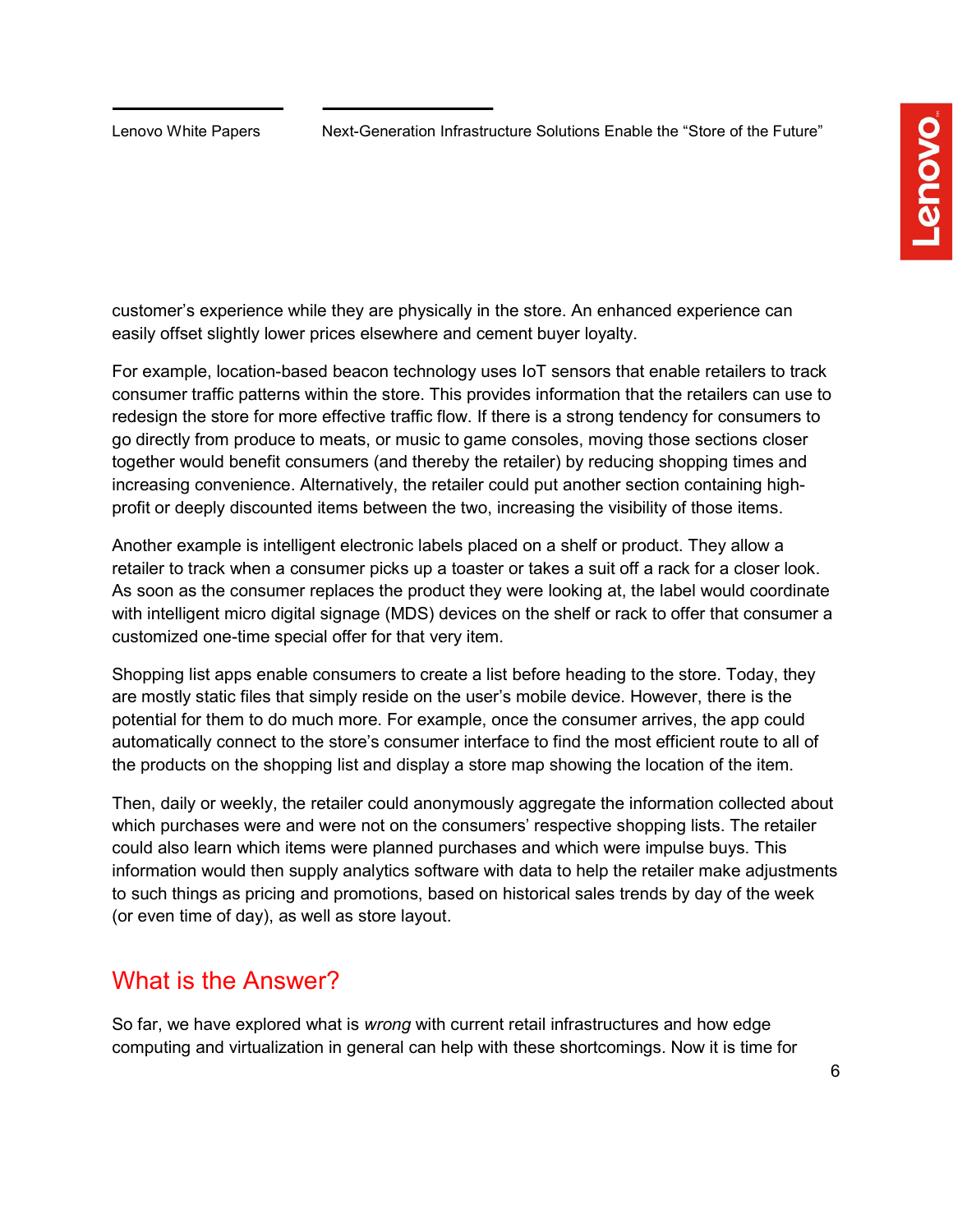specific solutions. How does Lenovo help you improve efficiencies, enhance the customer experience and reap the other benefits, while also reducing complexity and costs?

### A Purpose-Built Virtualized Solution for Retail Environments

The Scale Computing HC3® Edge Platform from Lenovo is a suite of customized hardware, software and services that provides a customized solution that can be as simple as a single node or as sophisticated as a multi-node micro data center. Lenovo is working closely with Scale Computing to deliver a customized, highly flexible and reliable virtualized edge computing solution at an aggressive price.

Our solution for edge computing combines dependable performance, simplicity, easy scalability, and integration with public, private, and hybrid clouds.

There are other edge computing solutions on the market, but the Scale Computing HC3 Edge Platform from Lenovo offers unique capabilities and opportunities:

- Minimal resources The solution runs lean, requiring minimal hardware, floor space, energy, and other resources.
- Maximum uptime The virtualized cluster provides built-in replication; cluster-wide redundancy; automated, nondisruptive rolling updates; thin storage provisioning; continuous replication; and other high-availability features that work together to keep your business running day after day. Among them are self-healing features that automatically diagnose and correct many system faults and other issues. After all, a "solution" that is down solves nothing. Designed for ultra-reliability, Lenovo x86 servers have been the #1 most reliable in the industry for six years running.
- Virtualization for the masses Virtualization used to be too expensive for most retail sites. Now, the Scale Computing HC3 Edge Platform from Lenovo makes the advantages of virtualization available to even small retail locations. Embedded KVMbased virtualization is standard, so there is no additional hypervisor license cost. The built-in virtualization software is so easy to run and manage through the supplied webbased unified management console that no specialized virtualization training is necessary. Virtualization can be up and running in under an hour. You can create a new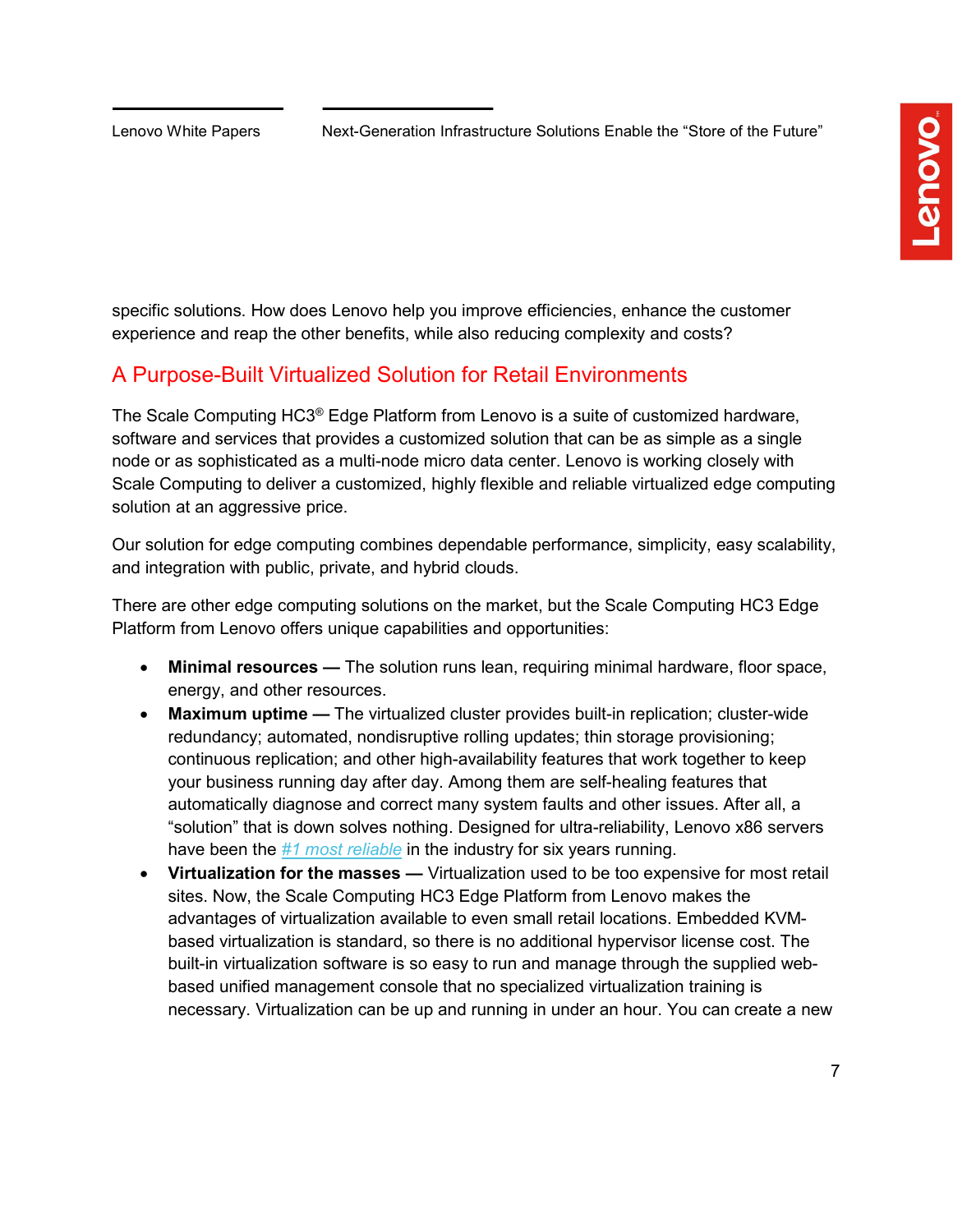VM in minutes from the central node and then automatedly push it out to the other nodes in the on-site cluster—and even to clusters in other locations.

- Simple scalability The innovative design of the HC3 solution enables scalability simply by plugging new HC3 nodes into the cluster. The new resources are then available for the first time to the cluster within minutes with no disruption to the existing resources.
- Protected data Data replication and failover capabilities are built in, with the option of off-site cloud backup. Other optional data protection features include UPS systems from APC, and security solutions from F5 running as a virtual machine on the cluster.
- Centralized management The single, unified web-based management interface enables you to manage thousands of micro data centers from a single location, quickly and easily.
- Cost efficiency The HC3 solution offers an extremely economical, expandable, and resilient solution. In addition to the aggressive initial price, implementation and operating expenses are very low, offering significant savings. The combination of embedded hypervisor, simplicity, and automation means a retail location can run efficiently and cost-effectively without an IT professional on site.
- Performance Great solutions are not so great if they cannot keep up with the performance demands of your business. We have you covered there as well, with the  $\#1$ fastest line of servers in the industry. In fact, Lenovo is the #1 provider of servers on the TOP500 supercomputing list.
- Customer Satisfaction We do not stop supporting you once the solution is delivered to your doorstep. Our experts will ensure that the solution is deployed and optimized to meet your needs. Because of this level of dedication to our customers' needs, Lenovo has been rated  $#1$  in customer satisfaction for the 10<sup>th</sup> consecutive time in the survey conducted by TBR Research among North American customers, and for the fourth straight survey in Asia/Pacific.

### **Summary**

The pace of change in retail, as in all other aspects of modern life, is accelerating every day. To stay competitive and even thrive, a retailer must innovate constantly. Combining virtualization,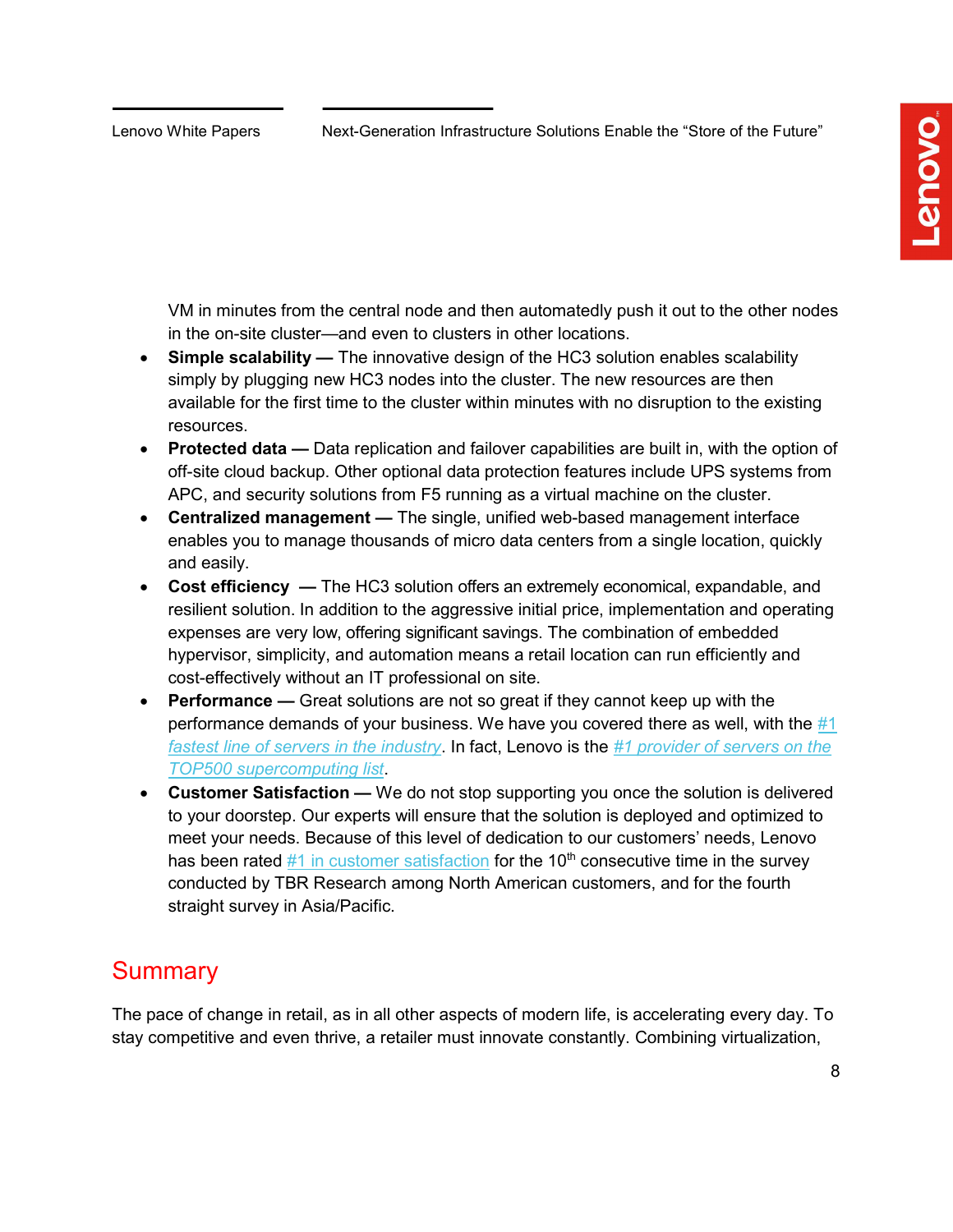IoT, and edge computing with an adaptable infrastructure offers a way to streamline retail IT operations at the storefront level, and provides major opportunities to enhance the consumer experience while also lowering costs.

The HC3 solution is ideal for edge computing in retail environments, providing the simplicity, flexibility, availability, scalability, and data protection you need, with dependable performance and cost-effective operation. Moreover, we do it with the fastest servers, the highest reliability, and the best customer satisfaction in the industry.

For more information about the Scale Computing HC3 Edge Platform from Lenovo, contact your Lenovo sales representative, an authorized Lenovo dealer, or visit http://lenovo.com to chat with a sales representative or download the data sheet.